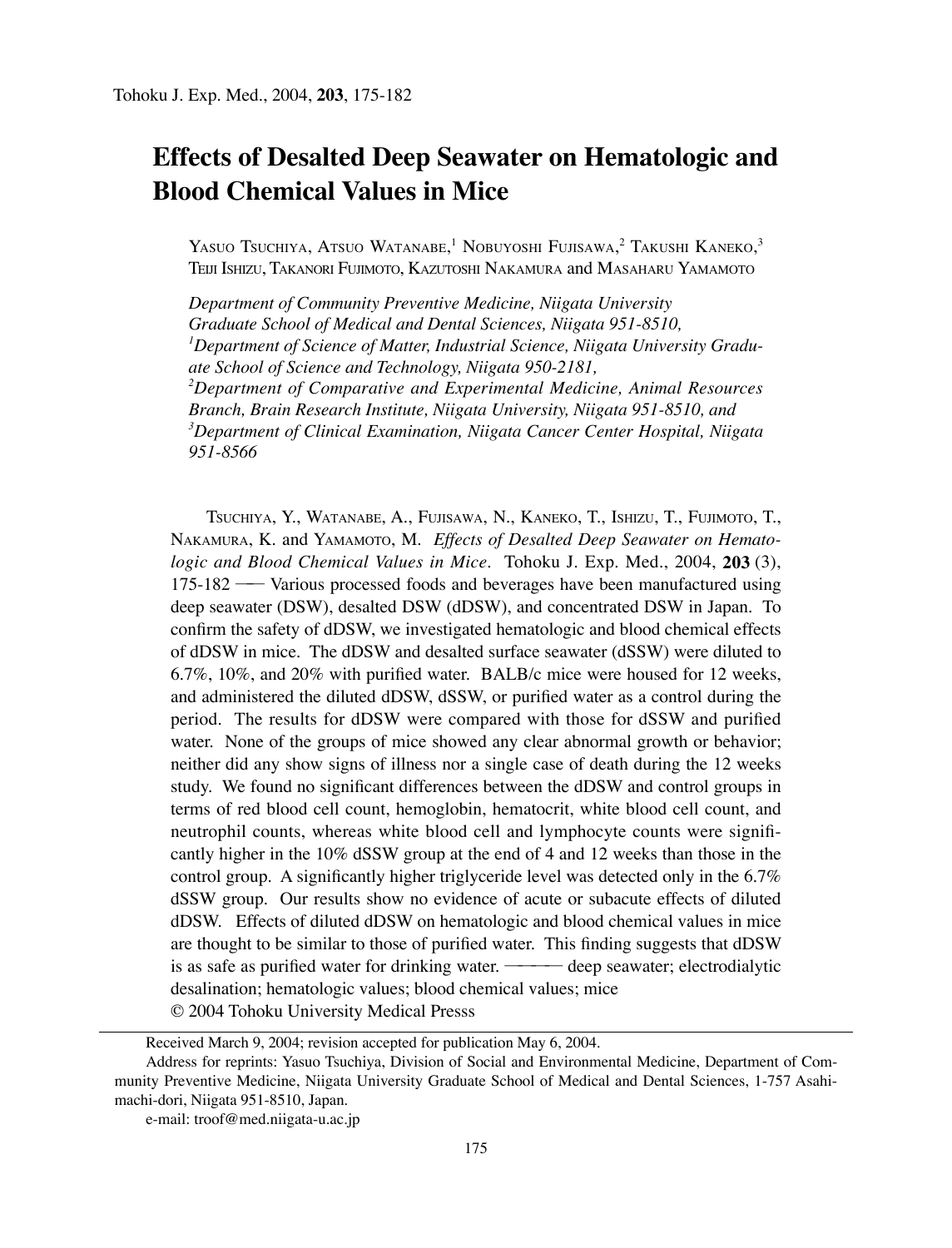Deep seawater (DSW) utilization technology was developed as the source of heat for ocean thermal energy conversion in the USA in the 1970s. Recently, DSW has been mainly used for the growth of micro algae, macro algae, crustaceans, mollusks, and finfish, or for seawater air conditioning in Hawaii; apart from that, it is used in the field of food processing (e.g.; fermented soybean paste, soybean sauce, confectioneries, bake), and beverage production (e.g.; Japanese sake, beer, drinking water) in Japan.

DSW has some special characteristics that surface seawater (SSW) does not have, such as being very pure, rich in several types of inorganic nutrient salts, and low temperature stability (Sasaki 2001). In fact, no disease-causing bacteria have been detected in DSW collected from the Sea of Japan (Ogawa and Fujimoto 2002). Although some studies have examined the characteristics of DSW (Suzuki 2000; Kimata et al. 2002; Ueshima et al. 2003), the efficacy of DSW has not clearly been determined yet.

To promote the effective utilization of DSW collected from the Sea of Japan, we have been conducting research on applications of DSW in terms of health care and health promotion (Tsuchiya et al. 2002, 2003a,b). Our previous study revealed that serum concentrations of IgG and glucose in mice increased significantly 12 weeks after the administration of the 12% DSW diluted with purified water, compared with those administered purified water. Whereas some studies on the health effects of the diluted DSW as described above are reported, desalted DSW (dDSW) is used widely as drinking water in Japan. Therefore, it is necessary to confirm the safety and health effects of dDSW.

The aim of the present study was to reveal the health effects of dDSW diluted with purified water: specifically, to conduct an acute or subacute toxicity test to confirm the safety of dDSW. We studied the effects of dDSW on hematologic and blood chemical values in mice by administering the dDSW orally ad libitum for 12 weeks. The results of dDSW were compared with those of desalted SSW (dSSW) diluted with purified water, using purified water as a control.

## **MATERIALS AND METHODS**

## *Collection of DSW and SSW*

We collected DSW and SSW from depths of approximately 300 meters and 5 meters in the Sea of Japan (37.50-38.00°N latitude; 138.30- 138.45°N longitude), using the DSW-drawing system developed jointly by HONMA Co. Ltd., and KITAC Corporation (Niigata). Water was gathered in an 18-liter plastic container and sent immediately to our laboratory in a refrigerated condition and stored in a refrigerator until desalination.

## *Desalted DSW and SSW being tested*

The newest approach to desalination employs membrane systems, which include reverse osmosis and electrodialysis systems. We used an electrodialysis system to remove mainly Na<sup>+</sup> from DSW and SSW, because reverse osmosis system removes almost all of ions from the water. After analysis of key parameters such as nitrate, phosphate, silicate, and minerals, the dDSW and dSSW were kept in a deep freezer (–80°C) until use. After dissolution in a refrigerator, the water was diluted with purified water (Millipore Elix 5, Japan Millipore Corporation, Tokyo) to 3 concentrations by 5-  $(20\%)$ , 10-  $(10\%)$ , and 15-  $(6.7\%)$ fold dilutions. Purified water was used as the control. Diluted dDSW, dSSW and purified water were administered orally to female BALB/c mice ad libitum for 12 weeks.

## *Animal treatment*

A total of 110 female BALB/c mice (6 weeks old) were purchased from Charles River Japan Inc. (Yokohama). Female mice were used in this study because male BALB/c mice bite at each other when they are housed in the same cage. After pre-breeding for 1 week, the mice were randomly divided into 7 groups of 5 mice each and provided with 6.7%, 10%, or 20% dDSW or dSSW, or purified water as a control. The mice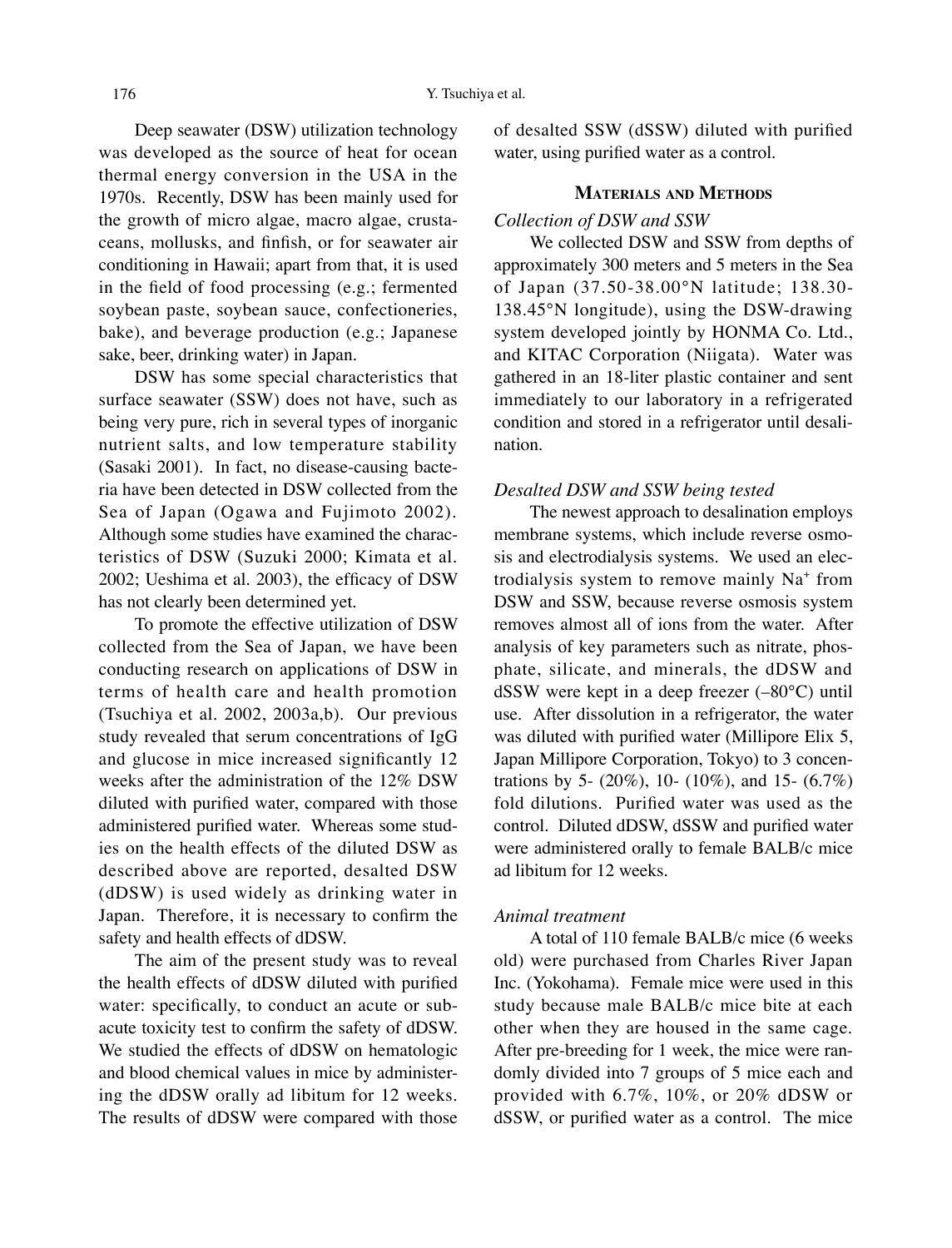were housed in 22 cages. Lighting was maintained on a 12-hour light/dark cycle, and the room temperature was kept at 23±2°C. Water intake was measured twice a week, while consumption of food (CE-2, CLEA Japan Inc., Tokyo), and body weight were measured once per week. The water intake, food consumption and body weight were averaged each week. To obtain a sample for hematologic tests, 5 mice were anesthetized with diethyl ether and were humanely killed before administration. The sample was collected from each mouse by an intracardiac puncture and was transferred into an anticoagulant tube containing EDTA-2Na. The blood collection for hematologic tests was carried out at the end of 1, 4, and 12 weeks.

Only one blood collection for blood chemical tests was carried out, 12 weeks after the administration. Blood was transferred into a serum separation tube and was centrifuged at 3000 rpm for 5 minutes. After the separation, the serum was stored at –80°C until determination.

This study was carried out under the approval of the Ethical Committee on the Treatment of Experimental Animals at Niigata University.

#### *Hematologic and blood chemical tests*

An automated hematology analyzer (K-4500, Sysmex Corporation, Kobe) was used for the determination of white blood cell count (WBC), red blood cell count (RBC), hemoglobin (Hb), Hematocrit (Ht), mean corpuscular volume (MCV), mean corpuscular hemoglobin (MCH), and mean corpuscular hemoglobin concentration (MCHC). Differential WBC was performed using microscopic examination of blood smears stained by a modification of the May-Grunwald-Giemsa's stain (Dacie and Lewis. 1984). At least 200 cells were counted to produce each differential.

An automatic analyzer (Clinical Analyzer 7170, Hitachi High-Technologies Corp., Tokyo) was used to measure the following serum chemistries: total cholesterol (TC), high-density lipoprotein cholesterol (HDLC), triglyceride (TG), and glucose (GLU). The methods used were as follows: TC, TG, and GLU by enzyme assay; and HDLC by direct enzyme method. Reagents and calibrators were purchased from International Reagents Corp., (Kobe) for TC and TG; from Denka Seiken Co., Ltd. (Tokyo) for HDLC; and from Roche Diagnostics K.K. (Tokyo) for GLU.

### *Statistical analysis*

Data obtained from the diluted dDSW, dSSW, and control groups were recorded using Statistical Analysis System software (SAS Institute Inc., Cary, NC, USA). All data were compared by one-way ANOVA by Dunnett's test. A result was considered significant when the p-value was less than 0.05.

#### **RESULTS**

Table 1 shows the values of key parameters in DSW and SSW before and after desalination. After desalination, the concentrations of potassium, calcium, magnesium, sodium, and chloride ions in DSW and SSW decreased 3.4-63.9% and 4.6-69.0%, respectively. Nitrate-nitrogen concentration decreased nearly 99% after the desalination, while no perceptible changes were found in the concentrations of phosphate-phosphorus and silicate-silicon.

Table 2 shows the effects of diluted dDSW and dSSW on water intake, food consumption, and weight gain. As expected, none of the groups of mice showed any clear abnormal growth or behavior; neither did any show signs of illness nor was there a single case of death during the 12-weeks period. Mean water intake and food consumption were averaged for each group every week. Weight gain was calculated from the values between before and 12 weeks after the administration. Mean water intake was significantly lower in the 20% dDSW, and in all the dSSW groups than in the control group. Significant differences for food consumption were also obtained in the 6.7% and 10% SSW groups. Weight gain did not significantly differ in the 7 water groups.

Table 3 shows the effects of diluted dDSW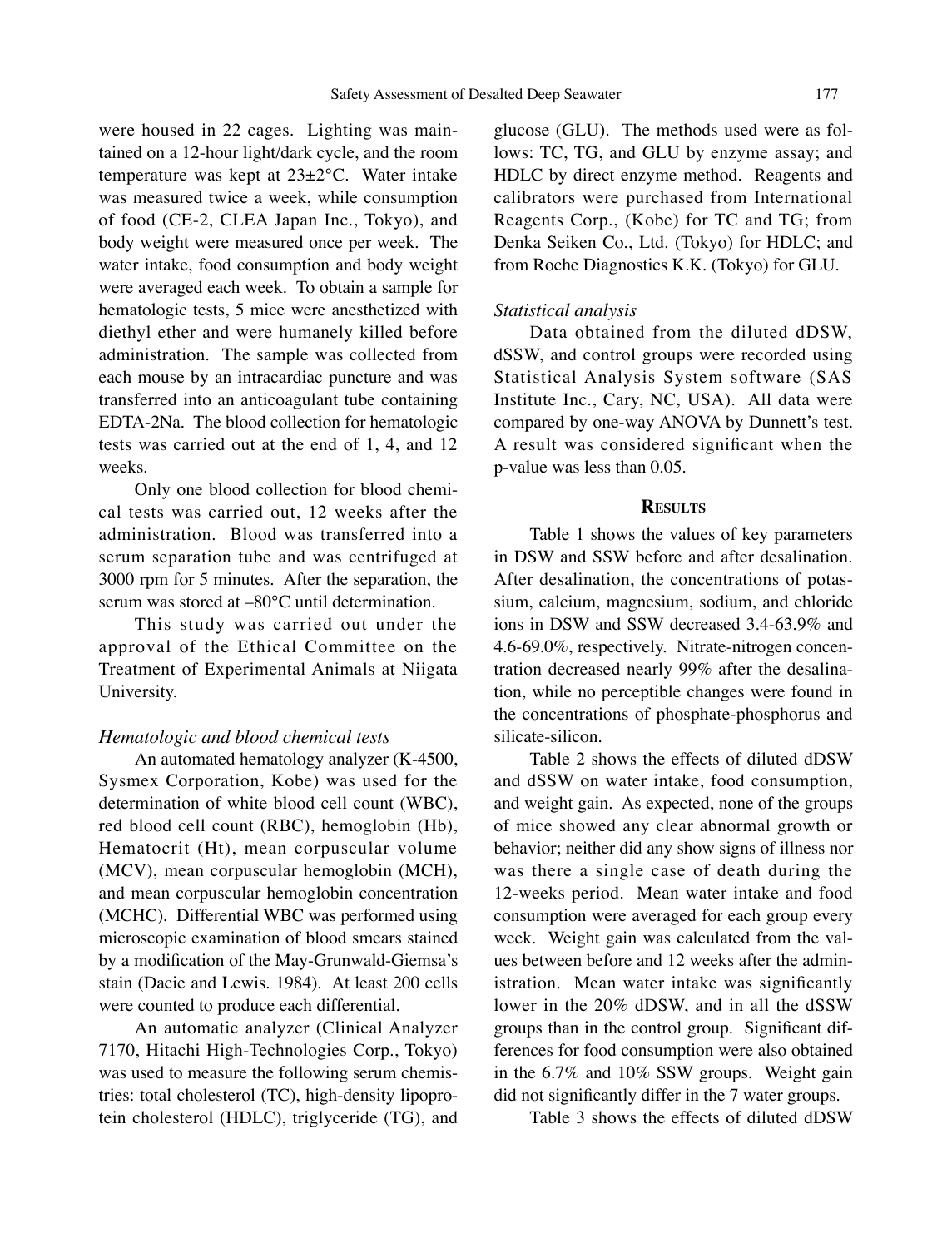|                      |               | Deep seawater    | Surface seawater |                |  |
|----------------------|---------------|------------------|------------------|----------------|--|
| Parameter            | <b>Before</b> | After            | Before           | After          |  |
| Nitrate $(NO3-N)$    | 1.29          | $0.02(-1.5)$     | 0.11             | $<0.02$ -      |  |
| Phosphate $(POA-P)$  | 0.16          | 0.22(137.5)      | 0.0              | 0.0<br>$\sim$  |  |
| Silicate $(SiO2-Si)$ | 1.24          | 1.38(111.6)      | 0.24             | 0.28(116.6)    |  |
| Potassium            | 392           | 22<br>5.7)       | 392              | 30<br>7.6      |  |
| Calcium              | 519           | (42.4)<br>220    | 515              | 244<br>47.4)   |  |
| Magnesium            | 1420          | 907<br>(63.9)    | 1370             | 945<br>(69.0)  |  |
| Sodium               | 10361         | 3.4)<br>354<br>( | 9872             | 455<br>4.6)    |  |
| Chloride             | 19400         | 2697<br>(13.9)   | 18800            | 3020<br>(16.1) |  |
| Copper               | 0.0052        | <b>NM</b>        | 0.0004           | <b>NM</b>      |  |
| Zinc                 | 0.0297        | NM               | 0.0010           | NM             |  |
| Manganese            | 0.0007        | <b>NM</b>        | 0.0004           | NM             |  |
| Selenium             | < 0.01        | NM               | < 0.01           | <b>NM</b>      |  |

TABLE 1. *Values of key parameters in deep seawater and surface seawater before and after desalination*

Values are expressed as mg/liter.

The value shown in the parenthesis is the percentage of the value before the desalination.

The values below the detection limit of the method are shown as <0.02, <0.01.

NM: Not measured.

TABLE 2. *Effects of desalted deep seawater and surface seawater diluted with purified water on water intake, food consumption, and weight gain*

| Parameter              | Desalted deep seawater |                |                            | Desalted surface seawater |                            |                 |                |
|------------------------|------------------------|----------------|----------------------------|---------------------------|----------------------------|-----------------|----------------|
|                        | 6.7%                   | 10%            | 20%                        | 6.7%                      | 10%                        | 20%             | Control        |
| Water intake (ml)      | $29.3 \pm 1.4$         | $29.5 \pm 2.1$ | $27.8 + 1.1$ <sup>**</sup> | $26.7+1.0^{**}$           | $27.2+1.3**$               | $27.9 + 1.5$ ** | $29.6 + 1.4$   |
| Food consumption $(g)$ | $19.7 \pm 0.8$         | $20.2 \pm 0.9$ | $19.7 + 0.8$               | $18.8 \pm 0.6$ **         | $19.0 + 0.8$ <sup>**</sup> | $19.8 + 1.0$    | $19.8 \pm 1.1$ |
| Weight gain $(g)$      | $6.5 \pm 1.0$          | $6.2 \pm 0.6$  | $6.5 + 0.5$                | $6.4 + 0.2$               | $5.3 + 0.7$                | $5.3 + 0.7$     | $6.3 \pm 0.9$  |

Values are means±S.D. of 5 mice.

Desalted deep seawater and surface seawater were diluted with purified water.

\*\* Significantly different from the control group at *p*<0.01.

and dSSW on hematologic values at the end of 1, 4, and 12 weeks administration. One-way ANOVA was used to compare the mean values among the 7 water groups because significant differences between before and after the administration were found in the hematologic parameters. At the end of 12 weeks administration, mean RBC were significantly higher in the 6.7% dDSW and 20% dSSW groups than in the control group. Mean Hb and Ht levels were significantly higher in the 20% dSSW group than in the control group at that time. On the other hand, mean WBC was found to be significantly higher in the dSSW group than in the control group. At the end of 4 and 12 weeks administration, mean WBC and lymphocytes showed significant higher levels in the 10% dSSW group. Increased WBC in the dSSW group was associated with an increase of lymphocytes. We found no significant differences in MCV, MCH, MCHC or differential WBC except for lymphocyte.

Table 4 shows the effects of diluted dDSW and dSSW on blood chemical values. Mean TG level was significantly higher in the 6.7% dSSW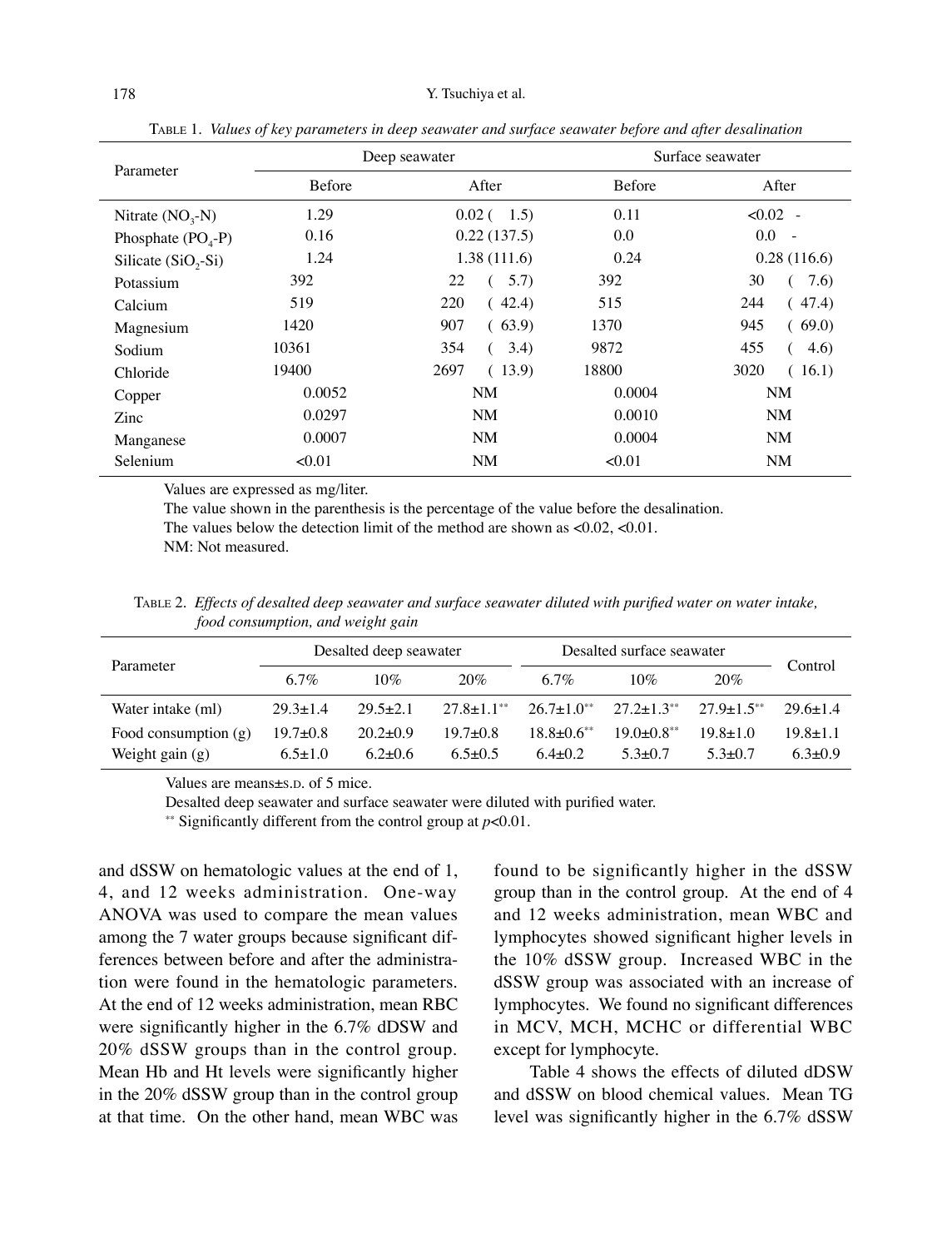| Parameter                                     | Desalted deep seawater                         |                 |                 | Desalted surface seawater |                   |                    |                 |  |
|-----------------------------------------------|------------------------------------------------|-----------------|-----------------|---------------------------|-------------------|--------------------|-----------------|--|
|                                               | 6.7%                                           | 10%             | 20%             | 6.7%                      | $10\%$            | 20%                | Control         |  |
|                                               | Red blood cell count $(\times 10^{12}/$ liter) |                 |                 |                           |                   |                    |                 |  |
| 1 week                                        | $10.13 \pm 0.27$                               | $9.71 \pm 0.37$ | $9.69 \pm 0.31$ | $9.91 \pm 0.53$           | $9.93 \pm 0.31$   | $9.97 \pm 0.23$    | $9.79 \pm 0.40$ |  |
| 4 week                                        | $9.56 \pm 0.23$                                | $9.55 \pm 0.32$ | $9.14 \pm 1.14$ | $9.68 \pm 0.41$           | $9.39 \pm 0.34$   | $9.47 \pm 0.29$    | $9.56 \pm 0.35$ |  |
| 12 week                                       | $9.94 \pm 0.48$ *                              | $9.47 \pm 0.61$ | $9.47 \pm 0.47$ | $9.35 \pm 0.22$           | $9.59 \pm 0.34$   | $10.08 \pm 0.29**$ | $9.10 \pm 0.37$ |  |
| Hemoglobin (g/liter)                          |                                                |                 |                 |                           |                   |                    |                 |  |
| 1 week                                        | $1.69 \pm 0.05$                                | $1.63 \pm 0.06$ | $1.60 \pm 0.04$ | $1.62 \pm 0.10$           | $1.61 \pm 0.04$   | $1.67 \pm 0.06$    | $1.61 \pm 0.06$ |  |
| 4 week                                        | $1.60 \pm 0.04$                                | $1.60 \pm 0.06$ | $1.62 \pm 0.02$ | $1.59 \pm 0.13$           | $1.59 \pm 0.06$   | $1.61 \pm 0.05$    | $1.63 \pm 0.05$ |  |
| 12 week                                       | $1.59 \pm 0.07$                                | $1.56 \pm 0.11$ | $1.54 \pm 0.05$ | $1.56 \pm 0.04$           | $1.58 + 0.07$     | $1.67 \pm 0.05**$  | $1.49 \pm 0.06$ |  |
| Hematocrit (%)                                |                                                |                 |                 |                           |                   |                    |                 |  |
| 1 week                                        | $56.7 \pm 2.3$                                 | $54.4 \pm 1.7$  | $53.1 \pm 1.8$  | $53.6 \pm 3.1$            | $54.7 \pm 1.1$    | $55.6 \pm 2.3$     | $54.3 \pm 3.0$  |  |
| 4 week                                        | $52.4 \pm 1.4$                                 | $52.7 \pm 2.2$  | $53.0+0.9$      | $53.2 \pm 2.1$            | $52.4 \pm 1.8$    | $52.3 \pm 1.8$     | $53.1 \pm 2.0$  |  |
| 12 week                                       | $53.8 \pm 2.8$                                 | $51.9 \pm 3.6$  | $51.6 \pm 2.7$  | $50.5 \pm 1.5$            | $51.6 \pm 2.1$    | $54.9 \pm 1.8^*$   | $50.0 \pm 2.7$  |  |
| While blood cell count $(\times 10^9$ /liter) |                                                |                 |                 |                           |                   |                    |                 |  |
| 1 week                                        | $3.68 \pm 0.95$                                | $4.10 \pm 0.64$ | $2.76 \pm 1.02$ | $3.10 \pm 1.53$           | $4.05 \pm 1.43$   | $3.68 \pm 1.11$    | $3.32 \pm 1.30$ |  |
| 4 week                                        | $2.34 \pm 0.64$                                | $3.02 \pm 1.23$ | $3.80 \pm 0.97$ | $3.90 \pm 1.34$           | $4.32 \pm 1.02^*$ | $3.64 \pm 1.06$    | $2.26 \pm 1.09$ |  |
| 12 week                                       | $4.68 \pm 1.61$                                | $4.48 \pm 0.71$ | $2.90 \pm 0.56$ | $3.86 \pm 1.12$           | $4.92 \pm 1.57$ * | $3.64 \pm 1.15$    | $2.62 \pm 0.87$ |  |
| Neutrophil count $(\times 10^9$ /liter)       |                                                |                 |                 |                           |                   |                    |                 |  |
| 1 week                                        | $0.86 \pm 0.19$                                | $0.74 \pm 0.22$ | $0.54 \pm 0.29$ | $0.74 \pm 0.61$           | $0.88 + 0.30$     | $0.95 \pm 0.35$    | $0.72 \pm 0.38$ |  |
| 4 week                                        | $0.54 \pm 0.25$                                | $0.70 \pm 0.27$ | $0.92 \pm 0.47$ | $0.99 \pm 0.52$           | $0.80 + 0.42$     | $0.61 \pm 0.19$    | $0.59 \pm 0.27$ |  |
| 12 week                                       | $1.46 \pm 0.76$                                | $1.72 \pm 0.36$ | $1.07 \pm 0.42$ | $0.94 \pm 0.35$           | $1.77 + 0.81$     | $1.17 + 0.34$      | $1.22 \pm 0.48$ |  |
| Lymphocyte count $(\times 10^9$ /liter)       |                                                |                 |                 |                           |                   |                    |                 |  |
| 1 week                                        | $2.76 \pm 0.85$                                | $3.33 \pm 0.56$ | $2.19 \pm 0.79$ | $2.33 \pm 1.06$           | $3.09 \pm 1.32$   | $2.67 \pm 1.37$    | $2.53 \pm 0.93$ |  |
| 4 week                                        | $1.75 \pm 0.49$                                | $2.24 \pm 1.05$ | $2.86 \pm 0.64$ | $2.87 \pm 1.06$           | $3.46 \pm 0.65^*$ | $2.99 \pm 1.14$    | $1.66 \pm 0.89$ |  |
| 12 week                                       | $3.13 \pm 1.22^*$                              | $2.65 \pm 0.50$ | $1.77 + 0.43$   | $2.79 \pm 1.15$           | $3.00 \pm 0.73$ * | $2.42 \pm 0.85$    | $1.34 \pm 0.49$ |  |

TABLE 3. *Effects of desalted deep seawater and surface seawater diluted with purified water on hematologic values*

Values measured 1, 4 and 12 weeks after the administration of the waters are means±S.D. of 5 mice.

Deep seawater and surface seawater were diluted with purified water.

\* Significantly different from the purified water group at  $p<0.05$ .

\*\* Significantly different from the purified water group at  $p<0.01$ .

group than in the control group. In addition, TG in the dSSW group showed a tendency to decrease with the increases in the concentration of dSSW. There were no significant variations in TC, HDLC, and GLU levels among the 7 water groups.

#### **DISCUSSION**

This study demonstrated the safety and reliability for the utilization of diluted dDSW in the field of food processing and fresh water production. We need a study in human subjects in order to reveal the health effects of diluted dDSW on human beings. A previous study using commercially manufactured dDSW (Amami no Mizu Hardness 1000, Ako Kasei Co. Ltd., Hyogo) has suggested that the water may improve skin symptoms and mineral imbalances, and decrease IgE production and IgE-inducing cytokines, interleukin-4, interleukin-13, and interleukin-18 (Kimata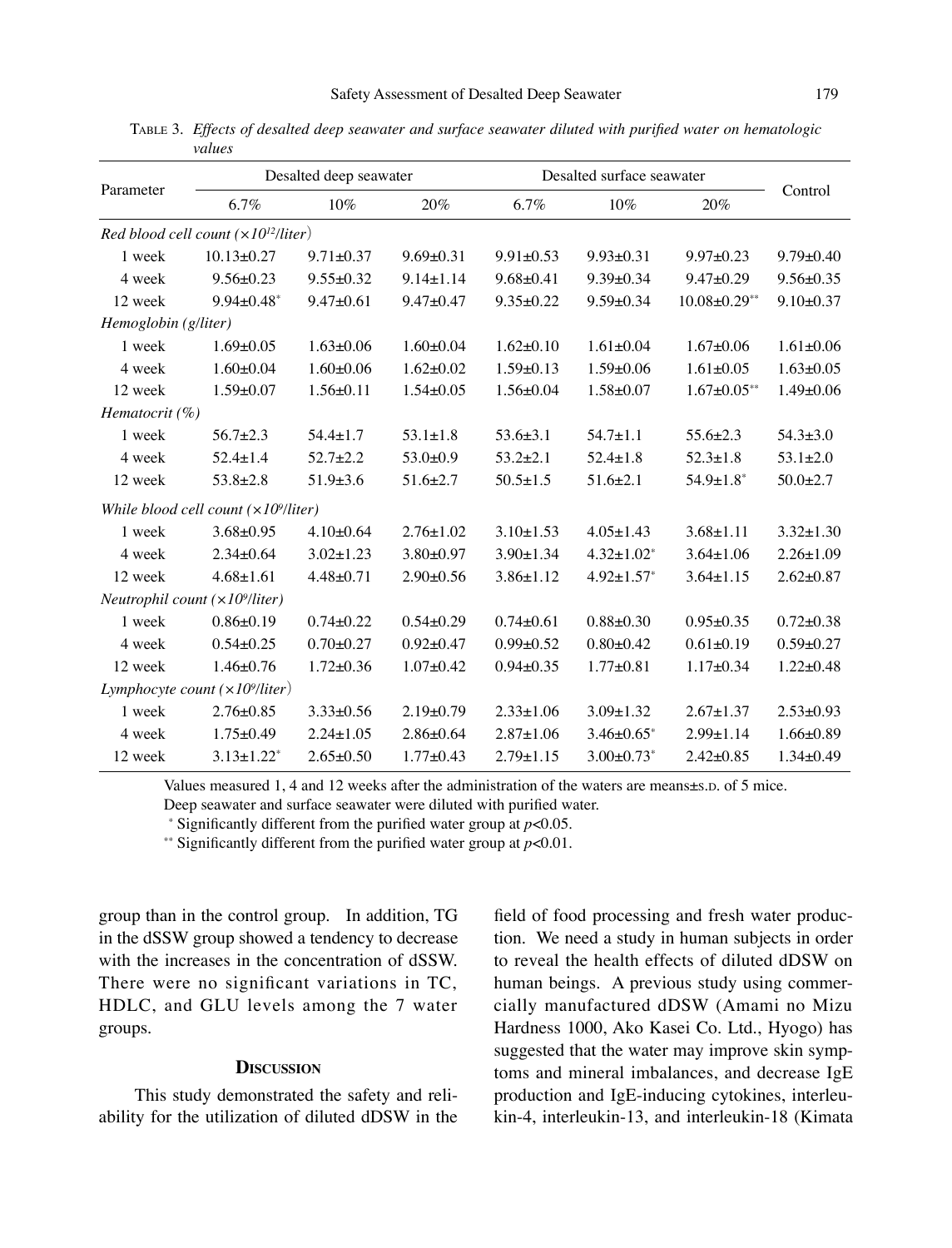| Desalted deep seawater |               |               |                 |               |               |                           |
|------------------------|---------------|---------------|-----------------|---------------|---------------|---------------------------|
| 6.7%                   | 10%           | 20%           | $6.7\%$         | $10\%$        | 20%           | Control                   |
| $2.20+0.16$            | $2.10 + 0.23$ | $2.12 + 0.16$ | $2.25 + 0.16$   | $2.07 + 0.07$ | $2.35+0.18$   | $2.16\pm0.18$             |
| $1.04 + 0.08$          | $0.94 + 0.14$ | $0.99 + 0.09$ | $1.00 \pm 0.03$ | $0.95 + 0.05$ | $1.08 + 0.08$ | $0.96 \pm 0.10$           |
| $1.06 \pm 0.29$        | $1.24 + 0.15$ | $1.14 + 0.16$ | $1.64 + 0.68**$ | $1.35 + 0.26$ | $1.21 + 0.30$ | $0.86 \pm 0.31$           |
| $10.61 + 2.25$         | $9.63 + 0.95$ | 11 45+2 32    | $12.07 + 2.09$  | $994+111$     | $11.20+1.96$  | $11.68 + 3.48$            |
|                        |               |               |                 |               |               | Desalted surface seawater |

TABLE 4. *Effects of desalted deep seawater and surface seawater diluted with purified water on blood chemical values*

Values are means±S.D. (mmol/liter) of 5 mice.

Deep seawater and surface seawater were diluted with purified water.

\*\* Significantly different from the purified water group at  $p<0.01$ .

et al. 2002). Kimata et al. (2002) conducted the trial to study the effects of ready-made drinks on patients with atopic eczema/dermatitis syndrome by administering 500 ml per day of the drink for 1 year. In general, however, keeping the subjects' physical conditions constant over an extended time is not easy. Hematologic and blood chemical values, or human hormones vary according to daily physical conditions. We found a significant difference in leukocytes before the experiment, in spite of the subjects' normal life for three days demanded (Tsuchiya et al. 2003a). For these reasons, we conducted this study using mice to get fundamental data first.

The reasons why 3 concentrations (6.7%, 10%, and 20%) of dDSW and dSSW were taken into consideration are as follows. First, our previous study using mice demonstrated that serum IgG and GLU concentrations in the 12% DSW group diluted with purified water showed significant increases compared with those in the control group (purified water), while no significant differences were found in the 1.2% DSW group. Therefore, the 5- (20%) and 10- (10%) fold dilutions of dDSW and dSSW were selected as the concentrations to be studied. Secondly, water hardness of dDSW and dSSW were about 4500 mg/liter and 4200 mg/liter, respectively, when the value was calculated as  $CaCO<sub>3</sub>$  (Formula: Calcium concentration×2.5+Magnesium concentration×4). Because these are very high measures of water hardness, the 15-fold dilution (6.7%) was calculated based on approximately 200 mg/liter, which is the tap water hardness in Okinawa, the highest in Japan (Nakamura et al. 1988).

No acute or subacute toxicity of diluted dDSW was found in mice because the mice showed no signs of illness or a single case of death for 12 weeks after the administration. In the 10% and 20% dSSW groups, however, weight gain during the 12-week period was slightly lower than in the control group. This finding shows the possibility that dSSW may contain some substances which limit water intake in mice.

In order to compare the serial changes of hematologic values in the 7 water groups, measurements were performed before and after 1, 4, and 12 weeks of administration. Although RBC, Hb, and Ht levels showed no significant differences until 4 week of administration among the 7 water groups, those in the 20% dSSW group were significantly higher at the end of 12 weeks. In addition, RBC showed a significantly higher level in the 6.7% dDSW group at that time. Nevertheless, significant differences between 1 and 12 weeks after the administration were obtained in the control group. Therefore, we considered that these significant differences were caused by the decrease in the control group at the end of 12 weeks. Increased WBC and lymphocytes were found in the 10% dSSW group. Although the present study did not identify the existence of an outside substance, some microorganism may have caused the elevated lymphocyte.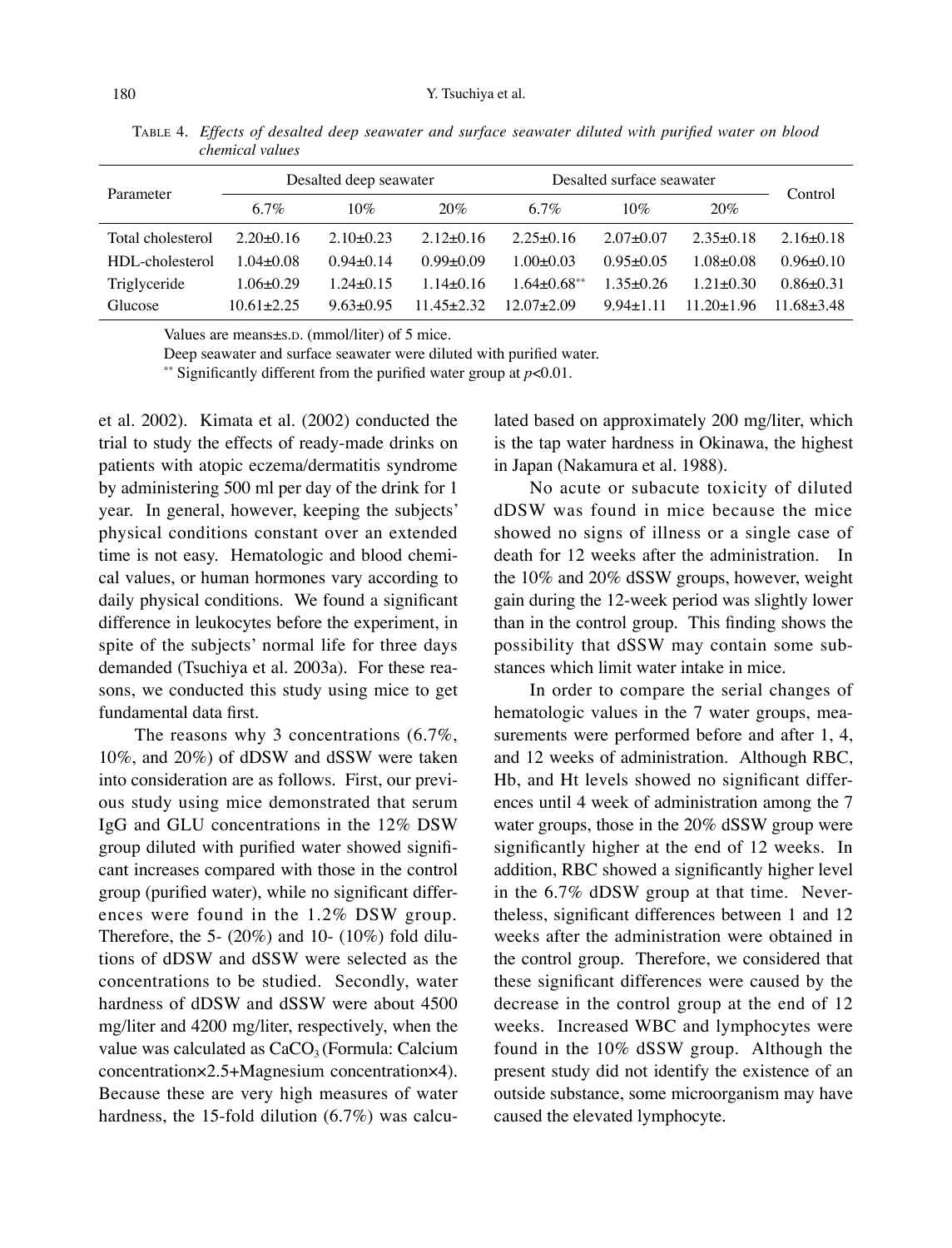In the blood chemical values, TG level was significantly higher in the 6.7% dSSW group, while no significant differences in TC, HDLC, and GLU were found among the 7 water groups. Inverse association between magnesium intake and plasma TG level has been previously reported (Altura et al. 1990; Ouchi et al. 1990; Sherer et al. 1999; Ravn et al. 2001; Cohen et al. 2002). As shown in Table 1, dDSW and dSSW are rich in calcium and magnesium. Magnesium in dDSW and dSSW is considered a possible reason for the decreasing TG level. Despite this evidence, the mean TG value was significantly higher in the 6.7% dSSW group 12 weeks after the administration than in the control group. Furthermore, no significant difference between the dDSW and control groups was found in the TG level. We could not define the cause of these differences in the present study. However, TG levels in the dSSW group showed a tendency to decrease with the increase in the concentration of dSSW. Magnesium in dSSW may have a considerable influence on serum TG level in mice, possibly explaining, at least partially, the decrease in serum TG level in this experiment; it is contained in dDSW as much as in dSSW. Since each type of water can potentially decrease the TG level, further research is necessary to determine why dDSW did not have this effect. Experiments using morbid state model animals may be helpful in establishing the relation between serum TG level and magnesium concentration in DSW or SSW.

On the other hand, inverse association between calcium or magnesium intake and plasma TC level has been previously reported (Yamaguchi et al. 1994; Ravn et al. 2001; Cohen et al. 2002, Nebrand et al. 2003). A previous animal experiment using DSW and mice has suggested that DSW had an effect of decreasing serum TC level (Suzuki 2000). This study was performed by using DSW collected from the Pacific Ocean, and male 14 weeks old Crj:CD-1 mice. Suzuki (2002) pointed to the possible role played by an abundance of silicate-silicon in DSW. However, a previous animal experiment using rats reported that silicon had the effects of decreasing of serum TG and low-density lipoprotein cholesterol, while no significant differences in serum TC and phospholipid were obtained (Najda et al. 1991). Our previous study using DSW collected from the Sea of Japan and BALB/c mice showed no significant difference in TC level. No significant difference in our studies might be due to the type, gender, and age of mice, or DSW used, or both. Otherwise, the decreased TC level may be caused by the elevated calcium and magnesium contents in DSW and SSW.

In the present study, no increase of mean serum GLU level was obtained in the dDSW groups, while our previous study demonstrated that the value in the 12% DSW group was significantly higher than that in the control group. Previous studies have reported on the relation between nitrate in drinking water and diabetes mellitus (Kostraba et al. 1992; Virtanen et al. 1994; Parslow et al. 1997). In the present study, nitrate-nitrogen concentration decreased nearly 99% after the desalination. This may be one of the reasons why no significant differences in GLU values were found between the dDSW and control groups.

In conclusion, our results show no evidence of acute or subacute effects of diluted dDSW. Effects of diluted dDSW on hematologic and blood chemical values in mice are thought to be similar to those of purified water. Our findings suggest that dDSW is as safe as purified water for drinking water.

#### **Acknowledgments**

This study was supported by a Grant-in-Aid from Niigata Prefecture as a part of the Deep Seawater Utilization Technology Research and Development Program in 2003.

#### **References**

Altura, B.T., Brust, M. & Bloom, S. (1990) Magnesium dietary intake modulates blood lipid levels and atherogenesis. *Proc. Natl. Acad. Sci*., **87**,